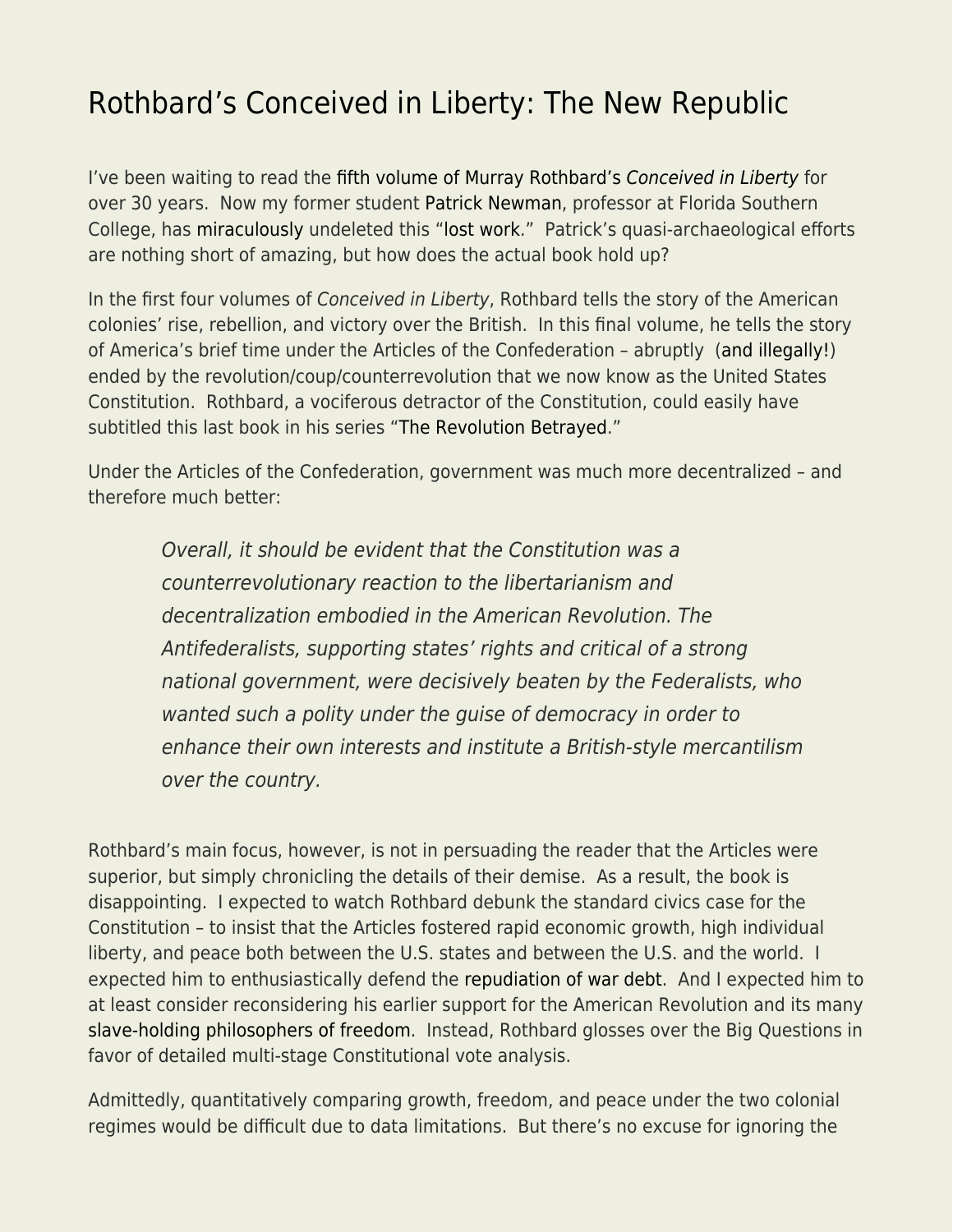implications for revolutionary change. In his engaging introduction, Newman depicts Rothbard as a dedicated supporter of the American Revolution:

Although the Revolution was enormously costly and resulted in the near destruction of the economy (through hyperinflation, military confiscation of goods, British pillaging of infrastructure and supplies, and the flight of British loyalists), the war was worth it since it led to the achievement of highly libertarian goals of inestimable value. Rothbard explains that the American Revolution was radical and led to the restriction of slavery in many areas, the end of feudalism, the emergence of religious freedom, democratic constitutions with increased suffrage, and revolutions in European nations.

Here's the rub: How can the war (including the "near destruction of the economy"!) be "worth it" if the libertarian revolution gets cancelled a few short years later? This is an astronomical price to pay for such a transient gain. Sure, you could reply, "Well, the war would have been worth it if the Articles had endured." But that immediately raises a deeper question: Was the American Revolution even a prudent gamble? The probability of victory aside, what is the probability of winning the war but losing the peace? If your answer isn't, "Very high," I question your knowledge of the history of violent revolution.

Perhaps Rothbard would insist, "The Constitution was only a partial counterrevolution. Many of the libertarian gains of the American Revolution endured." Then he could point to all the items in the preceding list: "the restriction of slavery in many areas, the end of feudalism, the emergence of religious freedom, democratic constitutions with increased suffrage, and revolutions in European nations." Given the [hellish history of the French](https://www.econlib.org/disaster-and-construal-level-theory/) [Revolution and the Napoleonic era,](https://www.econlib.org/disaster-and-construal-level-theory/) I'd say the latter "achievement" outweighs all the others. In any case, Rothbard barely grapples with the counterfactuals. How do we know slavery wouldn't have been restricted anyway? What's the probability that the British would have restricted slavery earlier and more peacefully? Inquiring minds want to know.

Rothbard also fails to grapple with the complex interaction between decentralization and mobility. [As I've explained before](https://www.econlib.org/decentralization-please-hold-your-applause/):

[D]oes decentralization alone really promote liberty or prosperity? The mechanism is elusive at best. Imagine a world with a thousand sovereign countries of equal size. This is far more decentralized than